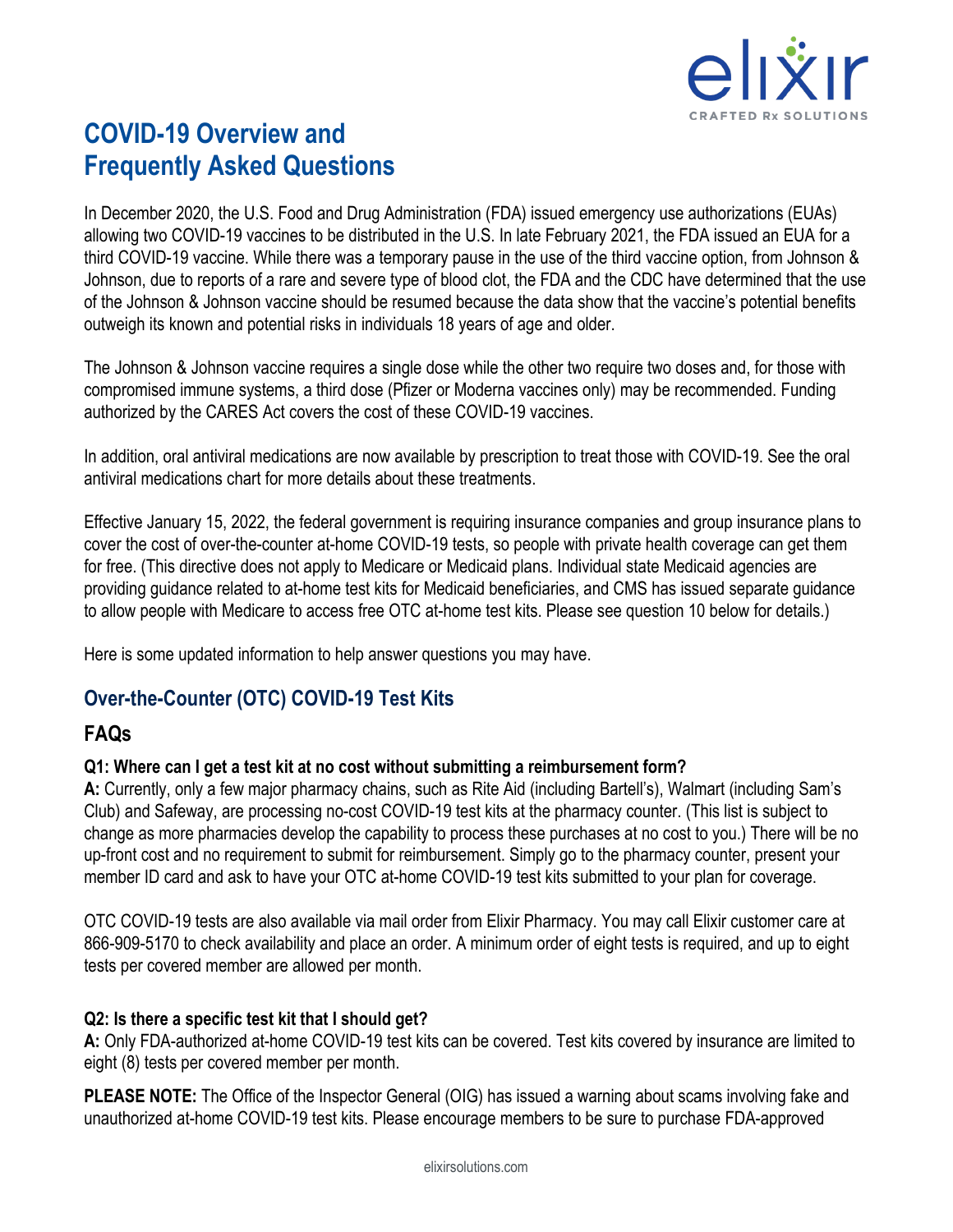

COVID-19 test kits from legitimate providers. More information about COVID-19 scams is available on the OIG website at [https://oig.hhs.gov/fraud/consumer-alerts/fraud-alert-covid-19-scams/.](https://oig.hhs.gov/fraud/consumer-alerts/fraud-alert-covid-19-scams/)

#### **Q3: Do I need a prescription to get free at-home OTC test kits to test for COVID-19?**

**A:** No. Prescriptions are not required.

#### **Q4: Will I have to pay for my test up front?**

**A:** Some pharmacies are not able to process these kits at the pharmacy counter; however, you can purchase FDAauthorized COVID-19 OTC test kits at Rite Aid Pharmacy (including Bartell Drugs), Walmart or Sam's Club Pharmacy, or Safeway Pharmacy. (This list is subject to change as more pharmacies develop the capability to process these purchases at no cost to you.) There will be no up-front cost and no requirement to submit for reimbursement. Simply go to the pharmacy counter, present your member ID card and ask to have your OTC athome COVID-19 test kits submitted to your plan for coverage.

If you purchase the kit and pay out of pocket, you may be reimbursed. Reimbursement from Elixir applies only if athome COVID-19 tests are covered by your pharmacy plan. Some plans may cover the tests under your medical benefit. For more information, please contact your health plan.

**Q5: Do I have to purchase these at-home OTC test kits at specific locations to get them for no cost? A:** Starting January 15, 2022, members are encouraged to get at-home test kits at participating in-network pharmacies – where you would typically get prescription medications. If your plan has chosen to use the Elixir network for at-home OTC COVID-19 test kit coverage, all pharmacies will be considered in-network as long as they are contracted with Elixir.

If you purchase kits at non-participating pharmacies or retailers or online, you can submit receipts to Elixir, as long as your plan has chosen to have these kits paid under the pharmacy benefit. If your insurance plan reimburses the receipts under medical benefit, you will have to submit those receipts to your health insurance plan. See instructions below on how to submit a pharmacy claim.

#### **Q6: What if I can't find any network pharmacies that have the at-home COVID-19 test kits in stock?**

**A:** If you purchase kits at non-participating pharmacies or retailers or online, you can submit receipts to Elixir, *as long as your plan has chosen to have these kits paid under the pharmacy benefit*. If your insurance plan reimburses under the pharmacy benefit, you may be reimbursed at a rate of up to \$12 (or the cost of the test, if less than \$12). See instructions below on how to submit a pharmacy claim.

You may also access free testing in your communities, or tests can be administered by healthcare providers, such as nurses, doctors and pharmacists, without cost-sharing.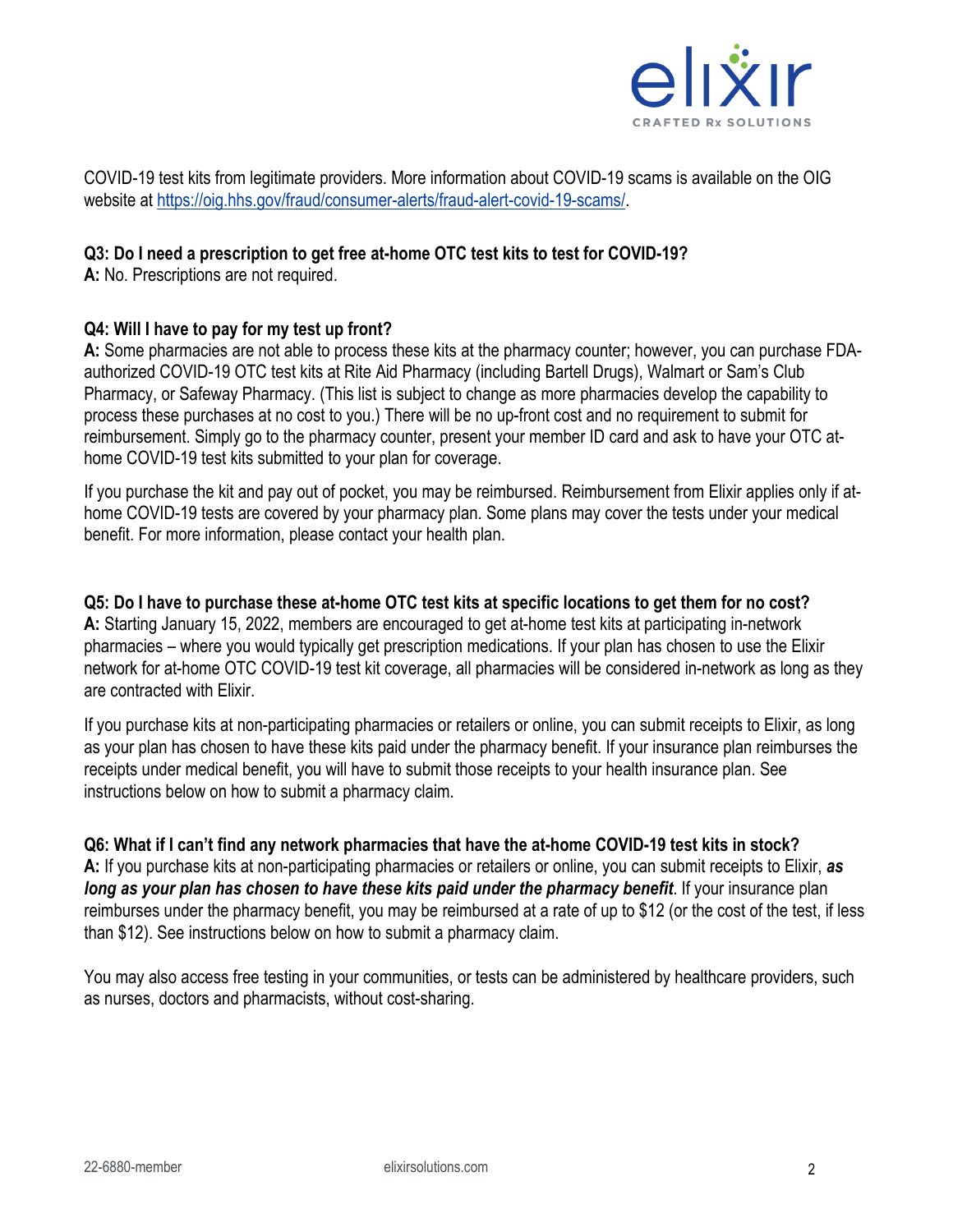

### **Q7: How do I get reimbursed if I am not able to get a free test at the pharmacy?**

**A:** If your plan has chosen to have these kits paid under the pharmacy benefit, you can submit to Elixir for reimbursement of up to 8 tests per month for each covered person on the plan. For example, a family of four who are all covered under the plan can be reimbursed for as many as 32 tests per month. If you purchase tests at nonparticipating pharmacies or retailers or online, you may be reimbursed at a rate of up to \$12 (or the cost of the test, if less than \$12).

To ensure timely processing of your reimbursement, please provide the following information with your request:

- Completed Member Reimbursement Form\*
- Itemized receipt of COVID-19 tests showing the date or purchase, location of purchase and cost of tests (**TIP:** Circle the tests and purchase price on the receipt.)
- Original or photocopy of UPC (Universal Product Code) symbols from purchased products; see sample at right



• Number of tests purchased for each covered person

#### *NOTE: If any of the required documentation listed above is not included with your reimbursement request, your claim will be rejected, indicating that additional information is needed.*

You will need to complete separate requests for each covered member. You may submit your requests in one of several ways, depending on the BIN number on your Member ID card.

If the BIN number on the front of your Member ID card is **800004**, follow the directions below to submit your reimbursement request for OTC COVID-19 tests. **Members with all other BIN numbers should follow the instructions starting on page 4.** 

- 1. Download the [member reimbursement form for BIN number 800004.](https://www.elixirsolutions.com/content/dam/elixirdotcom/members/Elixir_MemberClaimsForm-BIN%20800004.pdf) You can find it in the FORMS AND DOCUMENTS section at [elixirsolutions.com/members.](https://www.elixirsolutions.com/members)
- 2. Complete the top CARDHOLDER-PATIENT INFORMATION section.
- 3. In PRESCRIPTION INFORMATION section:
	- a. Enter date the test(s) were purchased in the DATE FILLED box.
	- b. Enter the number of tests purchased (for the individual named in the CARDHOLDER-PATIENT INFORMATION) in the METRIC QTY. DISPENSED box.
- 4. Submit this form along with copies or images of your receipt(s) and the UPC symbols from your test packages via one of the following methods:

**Email** to [keyedclaims@elixirsolutions.com](mailto:keyedclaims@elixirsolutions.com) (preferred method)

**Fax** to (866) 552-8939

**Mail** to Elixir Solutions, PO Box 619, Twinsburg, OH 44087

#### **Please allow up to 30 days for claims processing and payment to be issued.**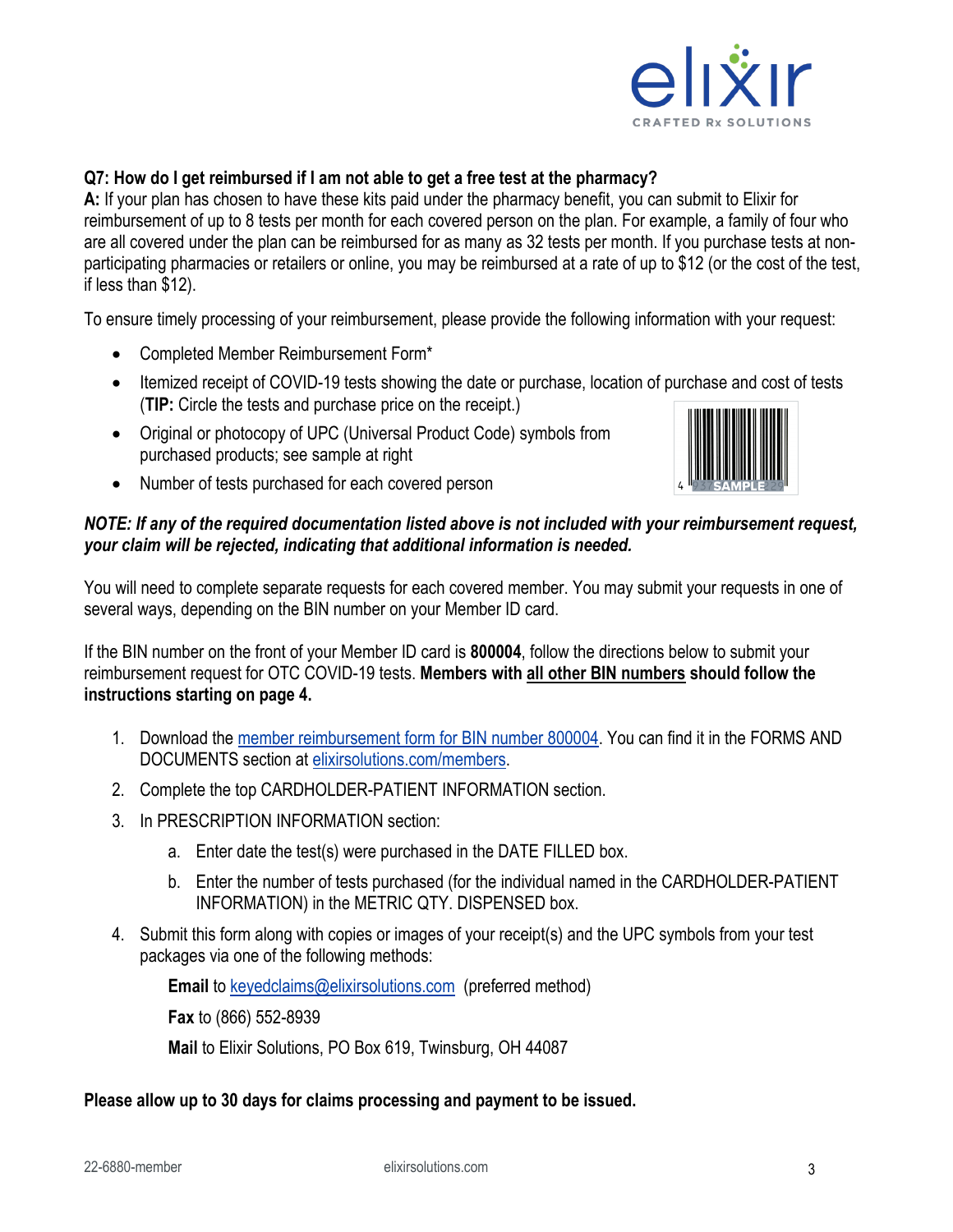

#### **For all other BIN numbers (***NOT* **800004)**

You may be able to submit reimbursement requests via your Member Portal account. Refer to the [step-by-step](https://page.elixirsolutions.com/hubfs/COVID%20FAQs/memb_comm_mbr_guide_test%20dmr%20in%20portal_22-6926_vf2.pdf)  [guide,](https://page.elixirsolutions.com/hubfs/COVID%20FAQs/memb_comm_mbr_guide_test%20dmr%20in%20portal_22-6926_vf2.pdf) available online at [elixir.info/otc-guide,](https://page.elixirsolutions.com/hubfs/COVID%20FAQs/memb_comm_mbr_guide_test%20dmr%20in%20portal_22-6926_vf2.pdf) for instructions.

Otherwise, download [this form](https://www.elixirsolutions.com/content/dam/elixirdotcom/members/elixir_branding_form_dmr%20clinical%20team%20form_20-4872_f4_form.pdf) from our website at [elixirsolutions.com/members.](http://www.elixirsolutions.com/members) (Scroll to the FORMS AND DOCUMENTS section; then select REIMBURSEMENT FORM.) Please follow the instructions for completing this form for OTC COVID-19 test reimbursement starting on page 3 of this [step-by-step guide,](https://page.elixirsolutions.com/hubfs/COVID%20FAQs/memb_comm_mbr_guide_test%20dmr%20in%20portal_22-6926_vf2.pdf) available online at [elixir.info/otc-guide.](https://page.elixirsolutions.com/hubfs/COVID%20FAQs/memb_comm_mbr_guide_test%20dmr%20in%20portal_22-6926_vf2.pdf)

Complete the form and submit it in one of the following ways:

- 1. **Faxed** to: 866-646-1403 Attn: DMR Department
- 2. **Mailed** to: Elixir – DMR 8935 Darrow Rd P.O. Box 1208 Twinsburg, OH 44087

#### **Q8: When will I receive my reimbursement?**

**A:** Allow up to 30 days for claims processing and payment to be issued.

#### **Q9: What if I bought and paid for some at-home test kits** *before* **January 15, 2022. Can I request reimbursement for those?**

**A:** Insurance plans are not required by federal law to cover at-home tests acquired before January 15, 2022. You may contact your insurance plan about getting reimbursed for tests purchased before January 15, 2022.

#### **Q10: Can Medicare or Medicaid/CHIP members also submit for reimbursement of OTC at-home COVID-19 tests?**

**A:** Under a new initiative that is expected to be launched in early spring 2022, Medicare beneficiaries will be able to access up to eight over-the-counter COVID-19 tests per month for free. Tests will be available through eligible pharmacies and other participating entities. [More details are available from the Centers for Medicare & Medicaid](https://www.cms.gov/files/document/covid-19-over-counter-otc-tests-medicare-frequently-asked-questions.pdf)  [Services \(CMS\).](https://www.cms.gov/files/document/covid-19-over-counter-otc-tests-medicare-frequently-asked-questions.pdf) People with Medicaid or CHIP coverage should contact their state Medicaid or CHIP agency for information, as coverage rules may vary by state.

#### **Q11: Does Elixir Mail Order Pharmacy have free COVID-19 test kits?**

**A:** Elixir Pharmacy now has tests available for mail order delivery. You may call Elixir customer care at 866-909- 5170 to check availability and place an order. A minimum order of eight tests is required, and up to eight tests per covered member are allowed per month.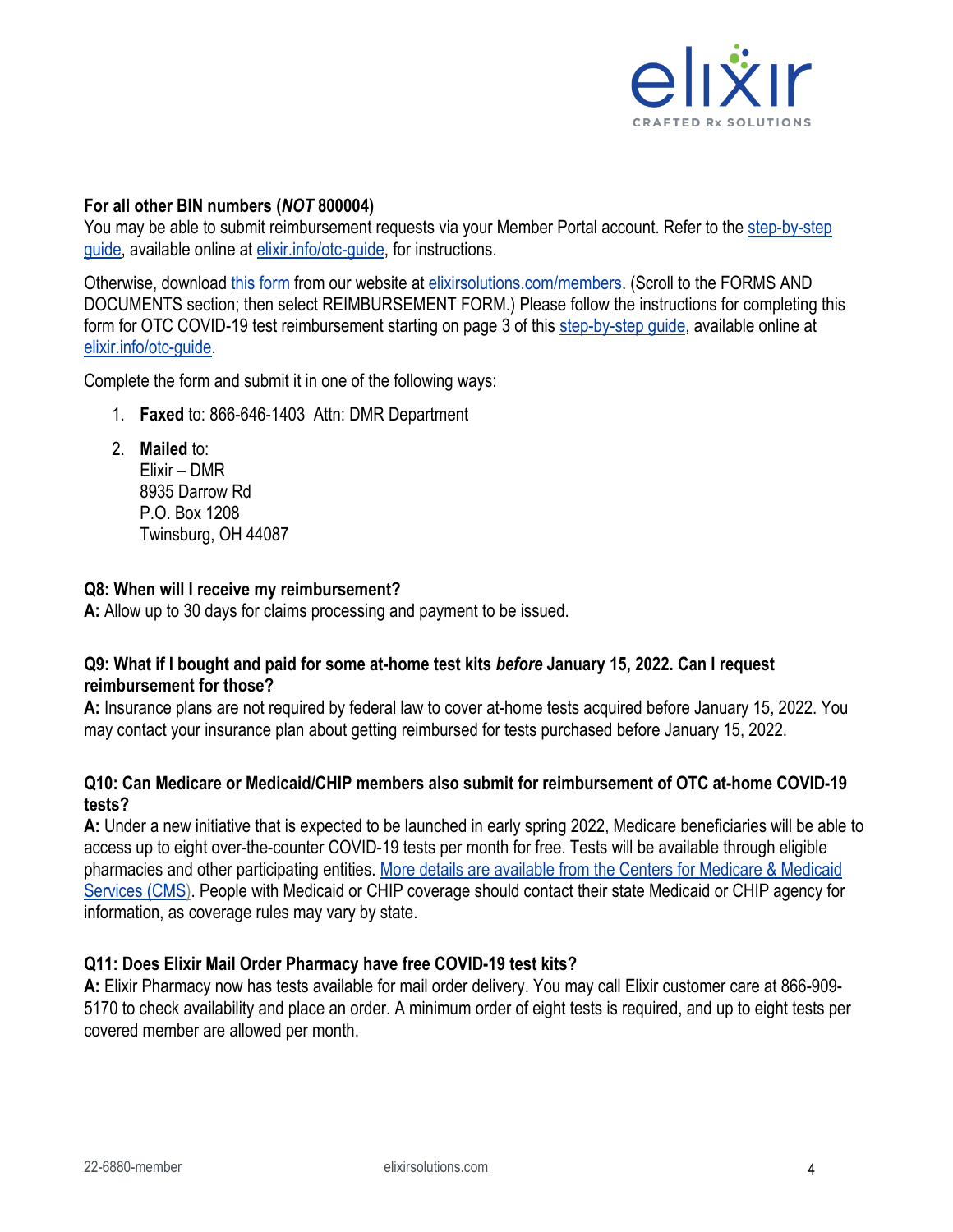

#### **Q12: Are COVID-19 at-home OTC test kits available at Rite Aid?**

**A:** Due to high demand, at-home OTC test kits may have limited availability at some Rite Aid locations. However, as of January 27, 2022, Rite Aid Pharmacy is processing no-cost COVID-19 test kits at the pharmacy counter. To find Rite Aid locations near you and other pharmacies in your network, log in to your Member Portal account in the mobile app or at [elixirsolutions.com](http://www.elixirsolutions.com/) and select the FIND PHARMACIES option. You may also call the customer service number on the back of your member identification card.

# **Vaccine and Antiviral Medication**

#### **FAQs**

#### **Q: Will I be able to get the COVID-19 vaccine or the antiviral medication at my network pharmacies?**

**A:** Yes. You can get COVID-19 vaccines and fill prescriptions for the antiviral medication at any network pharmacy.

#### **Q: How can I learn more about getting a vaccine in my state?**

**A:** We have prepared a state-by-state guide that may help. [Click here](https://page.elixirsolutions.com/hubfs/corp_client%20comm_ext_flyer_covid%20vax%20states_21-6091_f3.pdf?hsCtaTracking=f6ee6e40-11e8-4627-ae09-d18f94d2f3fb%7Ceb6f42ec-a6bb-4013-9b8b-789347b5653a) to view the guide, and select your state to learn more.

#### **Q: Will COVID-19 vaccines be covered by Medicare?**

**A:** Yes. If you are enrolled in a Medicare Advantage plan during calendar year 2020 and 2021, payment for the COVID-19 vaccine and its administration will be made through the original fee-for-service Medicare program. This means that you can be vaccinated against COVID-19 with no copay/cost share or deductible. Please present your red, white, and blue Medicare card at the pharmacy at the time of vaccination.

#### **Q: If I am not a Medicare member, will the COVID-19 vaccine be covered by my plan, and what will it cost?**

**A:** Elixir members who are not enrolled in a Medicare Advantage plan can receive all recommended doses of the vaccine at *no copay/cost share or deductible*. The federal government has purchased the initial supply of vaccines, so the vaccine itself will be paid for through funding authorized by the CARES Act. Some pharmacies may charge an administration fee, but that should be paid for by your plan.

#### **Q: Will antiviral medications be covered by Medicare?**

**A:** Yes. Antiviral medications will be covered under Medicare Part D.

#### **Q: Will vaccine prices be different if I have to go to an out-of-network (OON) pharmacy?**

**A:** No. Members will receive both doses of the vaccine at no copay/cost share or deductible.

#### **Q: Will the vaccine or the antiviral medication be available only at certain pharmacies?**

**A:** Yes. To receive free supplies of COVID-19 vaccines and/or COVID-19 antiviral medications, pharmacies, retail clinics, providers, and others must sign an agreement with the U.S. government.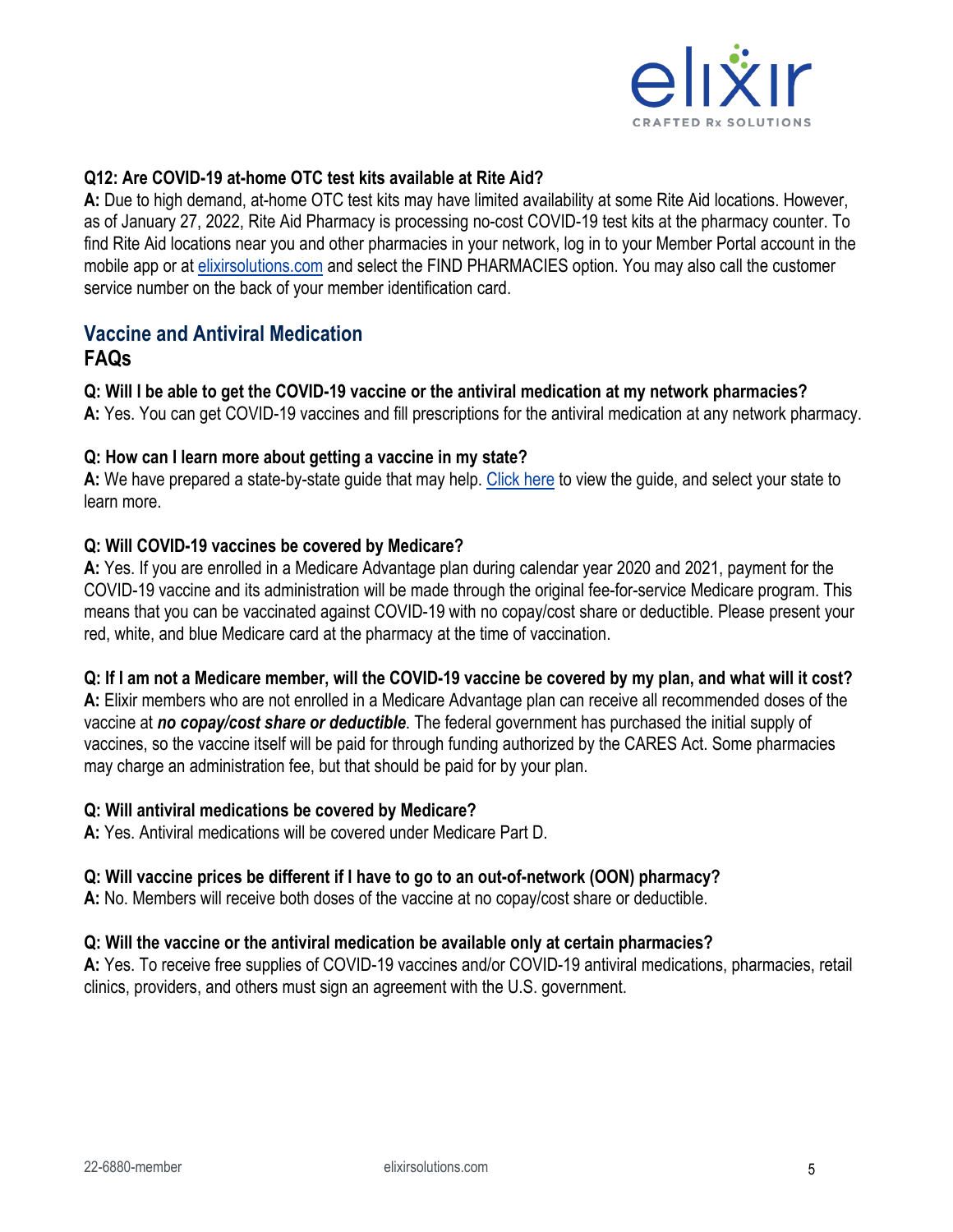

### **Q: When should the oral antiviral medications be prescribed, and what are some of the clinical considerations?**

**A:** Two oral antiviral medications are now available under EUA for the treatment of mild-to-moderate COVID-19 in individuals who have tested positive within five days of symptom onset. These medications are only available by prescription. See the oral antiviral medications chart for additional details.

| ORAL ANTIVIRAL MEDICATIONS FOR THE TREATMENT OF COVID-19 |                                                                                                                                               |                                                                                                                                                                                                                                                                                                                                 |                                                                                                                             |  |  |  |
|----------------------------------------------------------|-----------------------------------------------------------------------------------------------------------------------------------------------|---------------------------------------------------------------------------------------------------------------------------------------------------------------------------------------------------------------------------------------------------------------------------------------------------------------------------------|-----------------------------------------------------------------------------------------------------------------------------|--|--|--|
| <b>Medication</b>                                        | Population                                                                                                                                    | <b>Common Side Effects</b>                                                                                                                                                                                                                                                                                                      | <b>Dosing</b>                                                                                                               |  |  |  |
| <b>Molnupiravir</b><br>(Merck)                           | Authorized for those aged 18<br>years and older who are at<br>high risk for progression to<br>severe COVID-19.1                               | Possible side effects include<br>diarrhea, nausea and dizziness.<br>Molnupiravir is not recommended<br>for use during pregnancy because<br>studies showed that molnupiravir<br>may cause fetal harm when<br>administered to pregnant<br>individuals. <sup>2</sup>                                                               | Dosed twice daily (four<br>capsules) every 12 hours for<br>five days.                                                       |  |  |  |
| <b>Paxlovid</b><br>(Pfizer)                              | Authorized for those aged 12<br>years and older weighing at<br>least 40 kg and who are at<br>high risk for progression to<br>severe COVID-19. | Possible side effects include<br>dysgeusia (altered or impaired<br>sense of taste), diarrhea, increased<br>blood pressure and myalgia (muscle<br>aches). Nirmatrelvir and ritonavir,<br>which comprise paxlovid, also<br>interact with other medicines, which<br>may lead to serious or life-<br>threatening adverse reactions. | Dosed orally twice daily as<br>three tablets (two tablets of<br>nirmatrelvir and one tablet of<br>ritonavir) for five days. |  |  |  |

1. Molnupiravir is not authorized for use in patients younger than 18 years of age because it may affect bone and cartilage growth.

<sup>2.</sup> Additional warnings and precautions for those of childbearing age are available in [these FAQs](https://www.fda.gov/media/155056/download) from the FDA.

#### **Q: How will COVID-19 vaccines work?**

**A:** COVID-19 vaccines will work like other vaccines, which expose recipients to antigens. These antigens help those who are vaccinated to develop an immune response that will be able to block or kill the virus if a person becomes infected.

### **Q. Will the COVID-19 vaccine be like the flu vaccine and require annual dosing?**

**A:** More data is required to determine if COVID-19 vaccines will be needed every year. See the chart below for the latest recommendations on COVID-19 vaccines and boosters.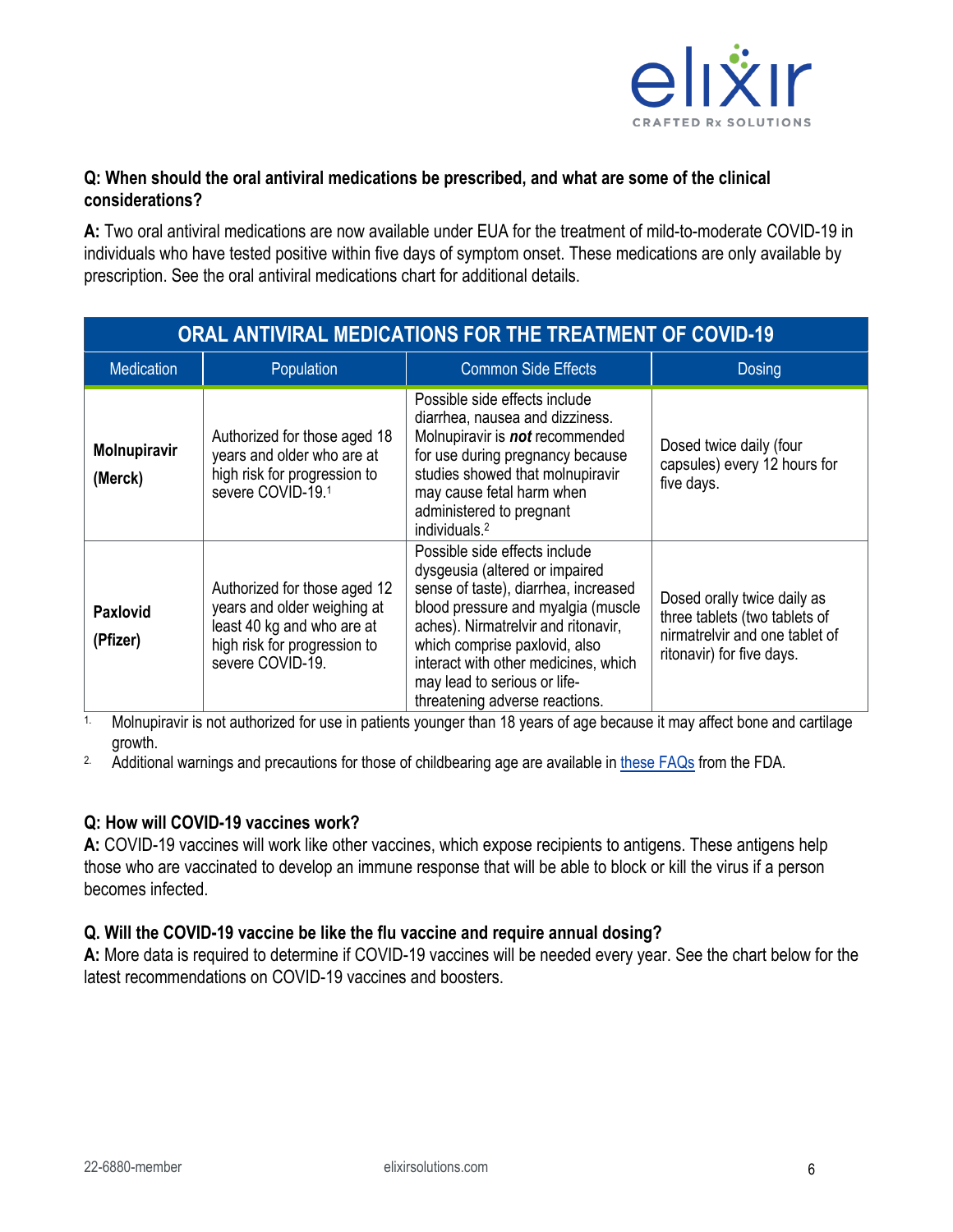

# **GUIDE TO COVID-19 BOOSTERS**

| <b>PRIMARY SERIES</b><br><b>COVID-19 VACCINE</b>                                                           | <b>WHO?</b>                                                                                                                                                                                                                                                                                                                             | <b>WHEN?</b>                                                                                                                                                                | <b>WHICH?</b>                                                                                                                                                                      |  |  |
|------------------------------------------------------------------------------------------------------------|-----------------------------------------------------------------------------------------------------------------------------------------------------------------------------------------------------------------------------------------------------------------------------------------------------------------------------------------|-----------------------------------------------------------------------------------------------------------------------------------------------------------------------------|------------------------------------------------------------------------------------------------------------------------------------------------------------------------------------|--|--|
|                                                                                                            | Should get one booster?<br>Everyone 5 years of age and older                                                                                                                                                                                                                                                                            | At least 5 months<br>after completing the<br>primary COVID-19<br>vaccination series                                                                                         | Adults 18 years and older should get<br>an mRNA COVID-19 vaccine<br>(Pfizer-BioNTech or Moderna) for<br>the first booster in most* situations.                                     |  |  |
| <b>Pfizer-</b><br><b>BioNTech</b>                                                                          | May get a second booster?<br>Anyone 12 years of age and older<br>with certain immunocompromise<br>Adults 50 years and older                                                                                                                                                                                                             | If eligible for a<br>second booster, at<br>least 4 months after<br>the first booster                                                                                        | The second booster must be an<br>mRNA COVID-19 vaccine.<br>Those 5-17 years old may only get<br>a Pfizer-BioNTech COVID-19<br>vaccine booster.                                     |  |  |
|                                                                                                            | Should get one booster?<br>Adults 18 years of age and older                                                                                                                                                                                                                                                                             | At least 5 months<br>after completing the<br>primary COVID-19<br>vaccination series                                                                                         | For the first booster, an mRNA<br>COVID-19 vaccine (Pfizer-BioNTech<br>or Moderna) is preferred in most*                                                                           |  |  |
| <b>Moderna</b>                                                                                             | May get a second booster?<br>Anyone 18 years of age and older<br>with certain immunocompromise<br>Adults 50 years and older                                                                                                                                                                                                             | If eligible for a<br>second booster, at<br>least 4 months after<br>the first booster                                                                                        | situations.<br>The second booster must be an<br>mRNA COVID-19 vaccine.                                                                                                             |  |  |
| Johnson &<br>Johnson/<br>Janssen*                                                                          | Should get one booster?<br>Adults 18 years of age and older<br>May get a second booster?<br>Anyone who received a J&J/<br>Janssen COVID-19 vaccine for both<br>their primary dose and booster<br>Adults 50 years and older who first<br>received a J&J/Janssen COVID-19<br>vaccine, regardless of what type of<br>booster they received | At least 5 months<br>after completing the<br>primary COVID-19<br>vaccination series<br>If eligible for a<br>second booster, at<br>least 4 months after<br>the first booster | For the first booster, an mRNA<br>COVID-19 vaccine (Pfizer-BioNTech<br>or Moderna) is preferred in most*<br>situations.<br>The second booster must be an<br>mRNA COVID-19 vaccine. |  |  |
| * Although mRNA vaccines are preferred, J&J/Janssen COVID-19 vaccine may be considered in some situations. |                                                                                                                                                                                                                                                                                                                                         |                                                                                                                                                                             |                                                                                                                                                                                    |  |  |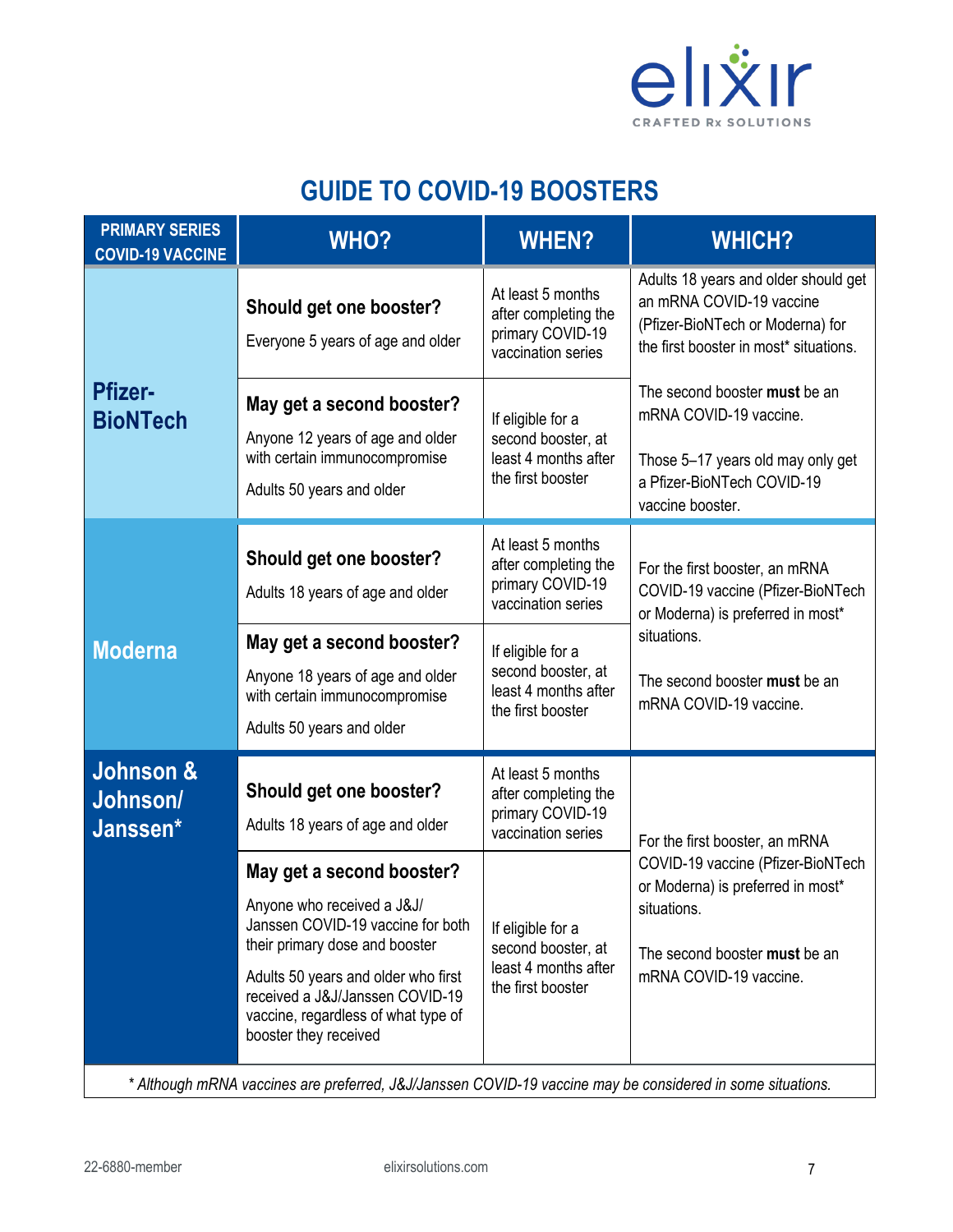

#### **Q: Most vaccines take years to develop. How did we speed up development of a COVID-19 vaccine and has that affected its safety?**

**A:** It's correct that vaccine development usually takes years. However, in this case, developers were able to speed up the process, in part because of efforts that had been underway on previously known coronaviruses (SARS-CoV-1 and MERS CoV). In addition, the U.S. government aided the process by allowing manufacturing to start while the clinical trials were ongoing. Data collected from thousands of participants in clinical trials help the FDA determine the safety of the vaccine.

#### **Q: What is emergency use authorization?**

**A:** An EUA is a way to facilitate the availability and use of medical treatments, including vaccines, during public health emergencies. Under an EUA, the FDA may allow unapproved medical products, or unapproved uses of approved medical products, in an emergency to diagnose, treat or prevent serious or life-threatening diseases or conditions.

#### **Q: What are some of the clinical details about these vaccines?**

**A:** Two of the currently offered vaccines are messenger RNA vaccines, or mRNA vaccines. These use a new approach to protecting against infectious diseases and are the first of their kind to be licensed in the United States. The third vaccine is manufactured using adenovirus type 26 (Ad26) to deliver a piece of the DNA, or genetic material, that is used to make the distinctive "spike" protein of the SARS-CoV-2 virus.

| <b>VACCINES TO PROTECT AGAINST COVID-19</b> |                                                                                                                                                                                                                                                                                                   |                                                                                                                                                                                                                                                    |                                                                                                                                                                                                            |  |  |  |  |
|---------------------------------------------|---------------------------------------------------------------------------------------------------------------------------------------------------------------------------------------------------------------------------------------------------------------------------------------------------|----------------------------------------------------------------------------------------------------------------------------------------------------------------------------------------------------------------------------------------------------|------------------------------------------------------------------------------------------------------------------------------------------------------------------------------------------------------------|--|--|--|--|
| Vaccine                                     | Population                                                                                                                                                                                                                                                                                        | <b>Common Side Effects</b>                                                                                                                                                                                                                         | Initial Dosing <sup>1,2, 3, 4, 5, 6</sup>                                                                                                                                                                  |  |  |  |  |
| <b>Pfizer-</b><br><b>BioNTech</b>           | Authorized for use in those aged 5 and<br>older and contraindicated for individuals<br>with a known history of a severe allergic<br>reaction (e.g., anaphylaxis) to any<br>vaccine component; FDA-approved for<br>the prevention of COVID-19 disease in<br>individuals 16 years of age and older. | Side effects of the vaccine typically<br>resolve within 1-2 days and commonly<br>include things like injection site<br>reactions, fatigue, headache, muscle<br>pain, chills, joint pain, nausea, feeling<br>unwell, swollen lymph nodes and fever. | Series of two doses<br>(30 mcg, 0.3 mL each<br>for adults; 10 mcg. for<br>age 11 and younger)<br>administered<br>intramuscularly, at<br>least three weeks<br>apart, with a third-<br>dose option for some. |  |  |  |  |
| Moderna                                     | Authorized for use in those aged 18<br>and older and contraindicated for<br>individuals with a known history of a<br>severe allergic reaction (e.g.,<br>anaphylaxis) to any vaccine component                                                                                                     | Side effects of the vaccine typically<br>resolve within 1-2 days and commonly<br>include things like injection site<br>reactions, fatigue, headache, muscle<br>pain, chills, joint pain, nausea and<br>vomiting and fever.                         | Series of two doses<br>(100 mcg, 0.5 mL<br>each) administered<br>intramuscularly, at<br>least one month<br>apart, with a third-<br>dose option for some.                                                   |  |  |  |  |
| Johnson &<br>Johnson/<br>Janssen $7$        | Authorized for use in those aged 18<br>and older and contraindicated for<br>individuals with a known history of a<br>severe allergic reaction (e.g.,<br>anaphylaxis) to any vaccine component                                                                                                     | Side effects of the vaccine typically<br>resolve within 1-2 days and commonly<br>include things like injection site<br>reactions, fatigue, headache, muscle<br>pain, and nausea.                                                                   | Single dose (0.5 mL<br>each) administered<br>intramuscularly.                                                                                                                                              |  |  |  |  |